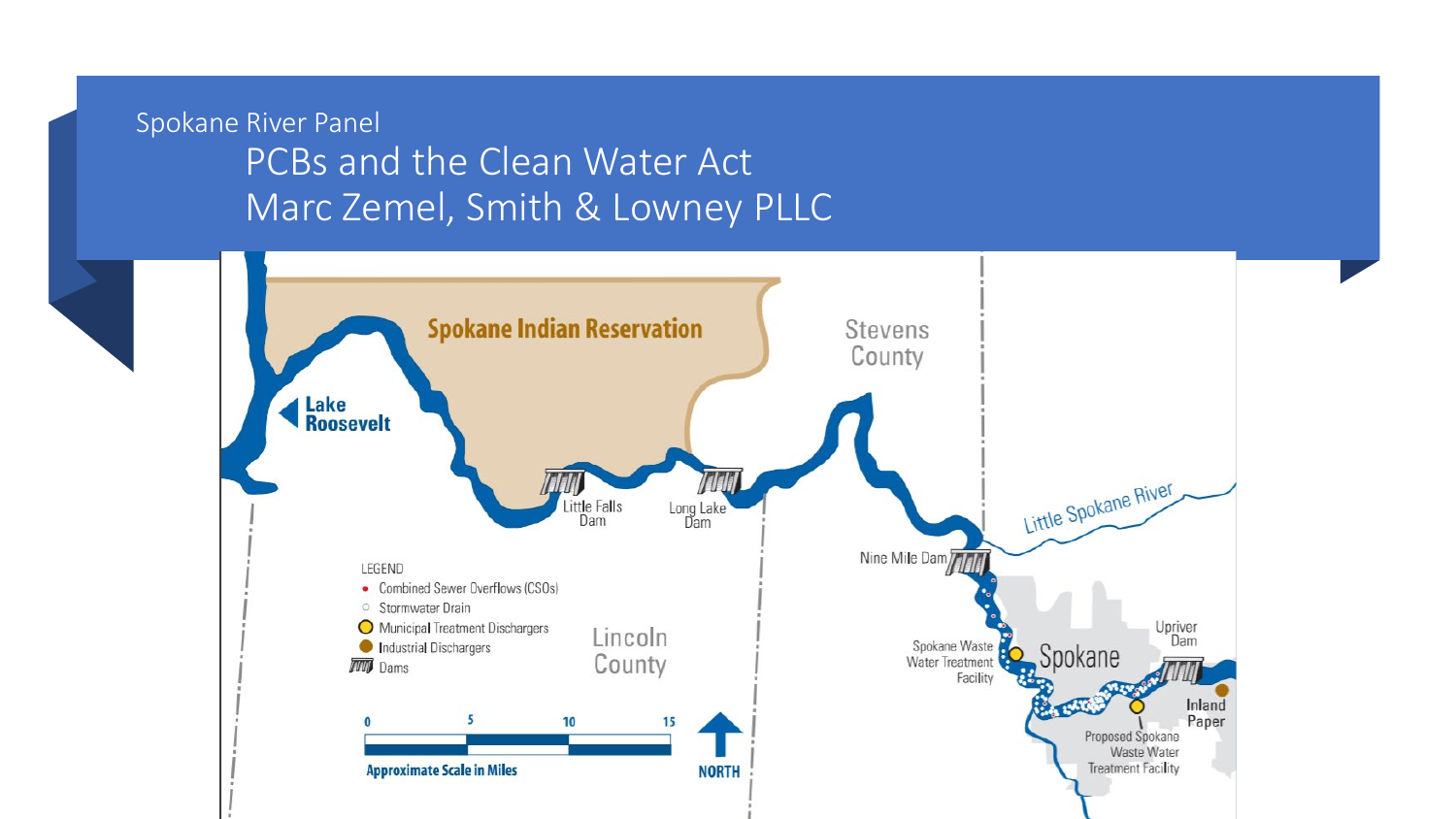



#### **IMPACTS OF PCBs ON HUMAN HEALTH**

#### **Liver disorders**

Elevation of serum triglycerides, Induction of mixed function oxidases

#### **Failure of reproduction**

Reduced sperm counts, accumulation in breast milk, neurobehavioral deficits in newborns, conception rates, reduced birth weight

#### **Risk of Cancers**

Every commercial PCB mixture tested caused cancer, Increases in rare liver cancers and malignant melanoma

#### **Hormone system**

Several PCB metabolites induce gene mutations, chromosome breaks, chromosome loss and polyploidization in cells in culture.

#### **Suppress immune system**

Decreases in IgA and IgM antibody levels, decreases in monocyte and granulocyte counts, decreases in natural killer cell count

#### **Carcinogenic effects**

EPA and DHHs consider PCBs a carcinogen for human Based on animal studies data.

<sup>®</sup> Also, IARC classified PCBs as Group-I carcinogen to humans.

Cancer spreads to other parts of the body

#### **Primary cancer**

96.0% Food

- $-43.0\%$  Air
- $-$ <1.0% Soil  $<sub>0.2%</sub> Water$ </sub>

Human exposure to PCBs via food, water, air and soil

**Brain** 

metastasi

Lung<br>metastasis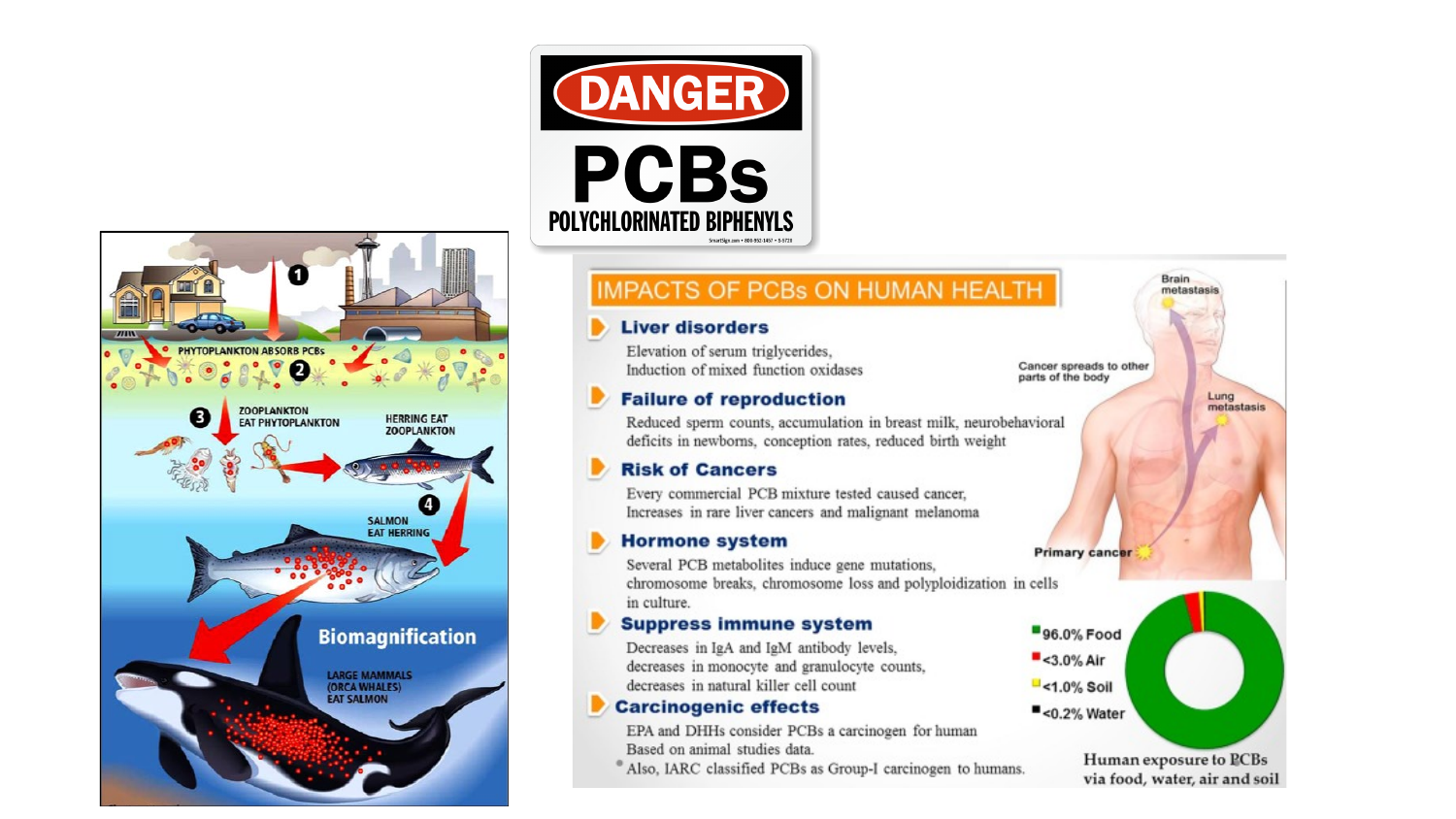# Goals of the Clean Water Act (1972) 33 U.S.C. sec. 1251

"The objective of this chapter is to restore and maintain the chemical, physical, and biological integrity of the Nation's waters."

"It is the national goal that the discharge of pollutants into navigable waters be eliminated by 1985"

"It is the national goal . . . of water quality which provides for the protection and propagation of fish, shellfish, and wildlife and provides for recreation in and on the water . . ."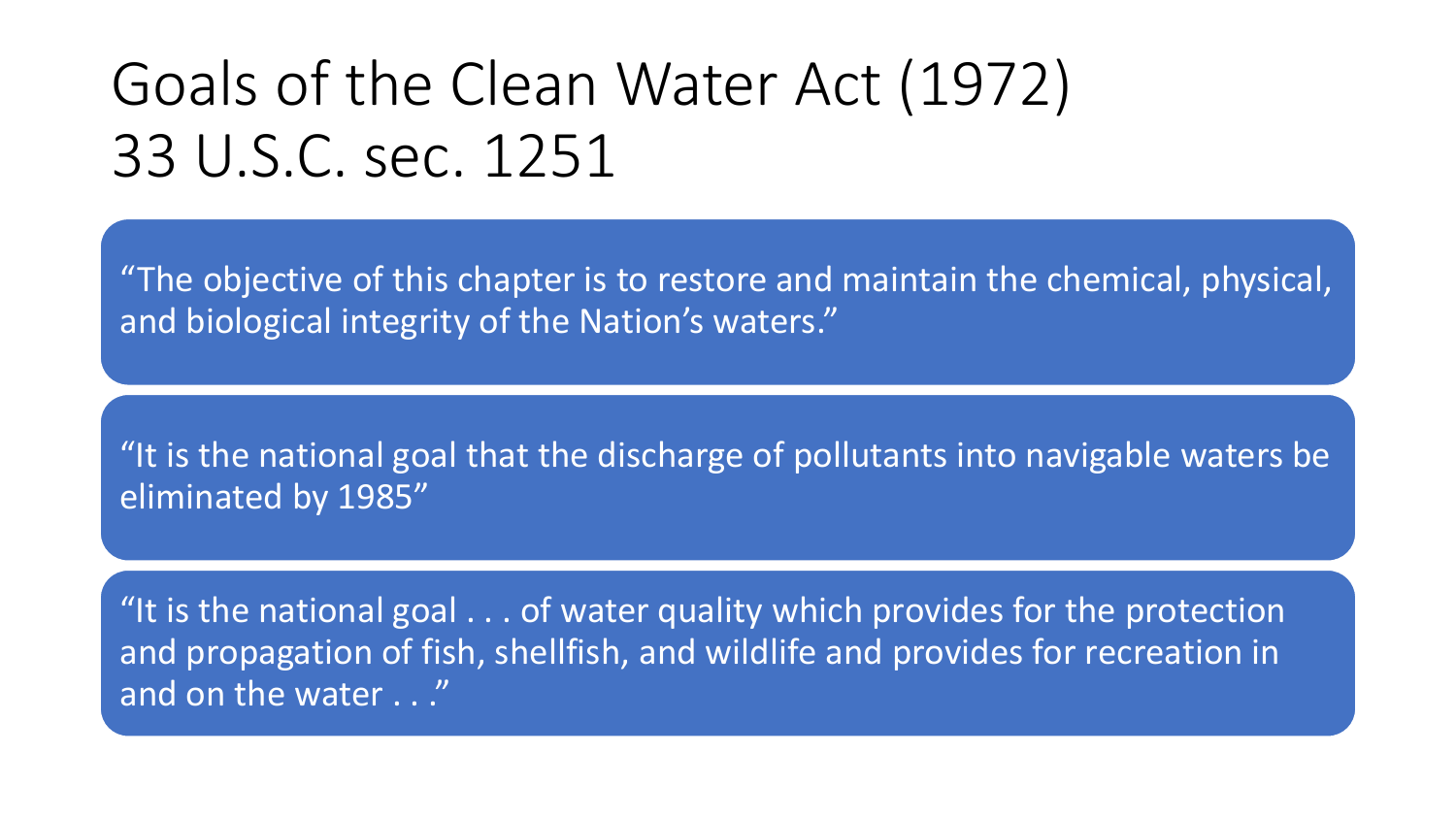# State and Tribe Implementation of CWA



- In general, states implement CWA
- CWA Section 518(e) (33 U.S.C. § 1377(e)) expressly provides for Indian tribes to play<br>essentially the same role in Indian country that states do within state lands
	- Eligible "TAS" tribes may implement and manage certain CWA programs including the following:
		- [Water Quality Standards](https://www.epa.gov/standards-water-body-health) (CWA Section 303(c))
		- [Water Quality Certifications](https://www.epa.gov/cwa-401) (CWA Section 401)
		- National Pollutant Discharge Elimination System (NPDES) permitting (CWA [Section 402\)](https://www.epa.gov/npdes)
		- [Dredge and Fill Permitting](https://www.epa.gov/cwa-404) (CWA Section 404)
		- [Impaired Waters Listing](https://www.epa.gov/tmdl) (CWA Section 303(d))
- *See 40 C.F.R. sec. 123.31 for Tribe eligibility requirements.*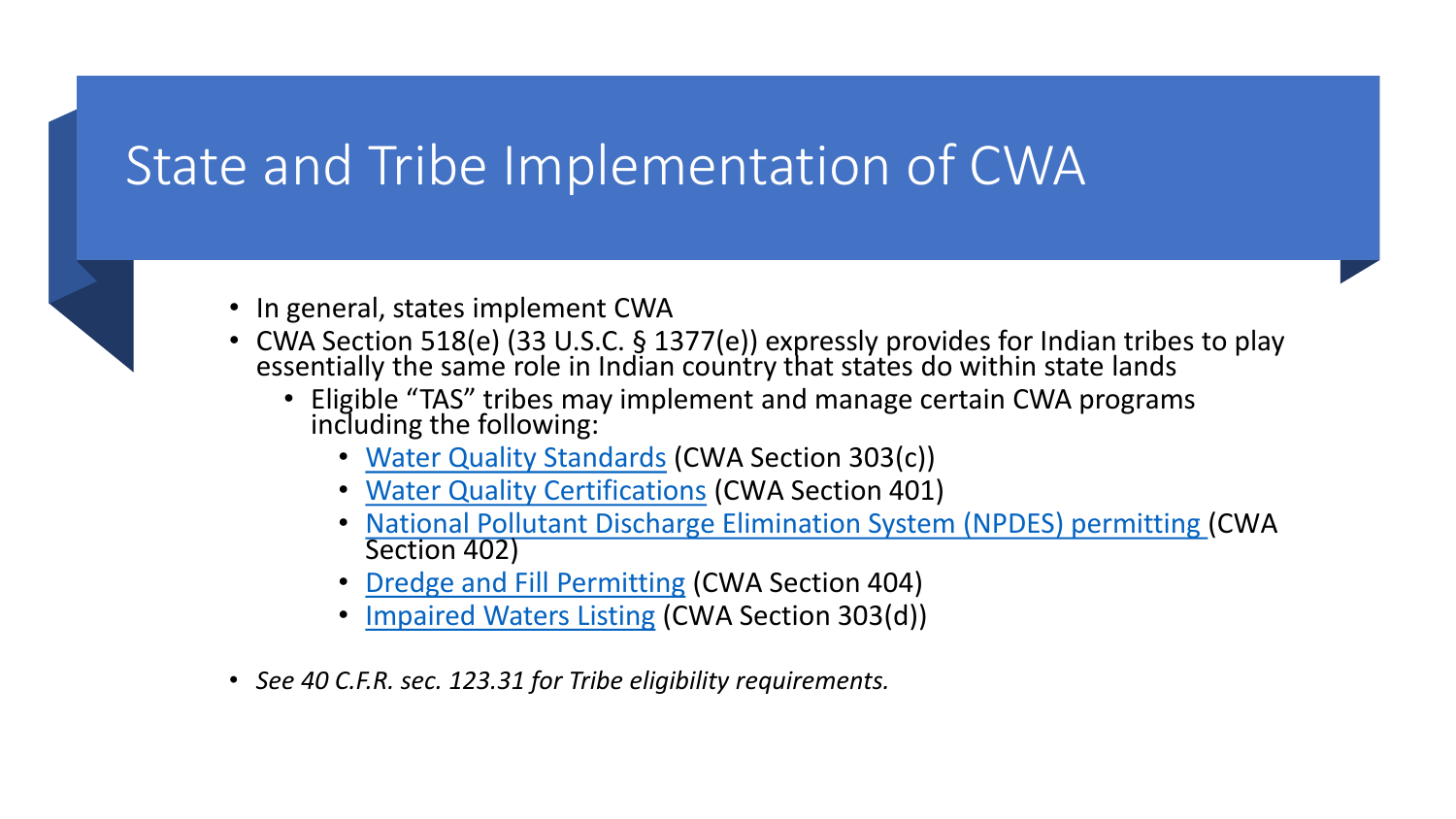## CWA sec. 303 Water Quality Standards and Impaired Waterbodies

- Under the CWA, Washington State and Spokane Tribe developed:
	- (1) **Water Quality Standards** and **Designated uses** for the Spokane River: including habitat for salmonids, and safe fish harvesting (WAC 173-201A-602).
	- (2) human health-based water quality criteria for PCB concentrations.  $\rightarrow$  Submitted to EPA for approval
		- 33 U.S.C. § 1313(c)(2)(A); 40 C.F.R. §§ 130.0(b), 130.2(d) and 130.3.

#### Applicable PCB Water Quality Criteria for the Spokane River:

- Washington State
	- **170 pg/L** (parts per quadrillion)
		- Determined not protective enough by EPA in November 2016  $\rightarrow$  established 7 pg/L criteria
		- 2019-20  $\rightarrow$  EPA rescinded, reverting back to 170 pg/L
		- Litigation ensued.
- Spokane Tribe
	- **3.37 pg/L**
- Difference due to assumption about fish consumption rate
- States must do periodic water quality assessment  $\rightarrow$  identify waterbodies that do not meet the WQS established for them. 33 U.S.C. § 1313(d) and (e).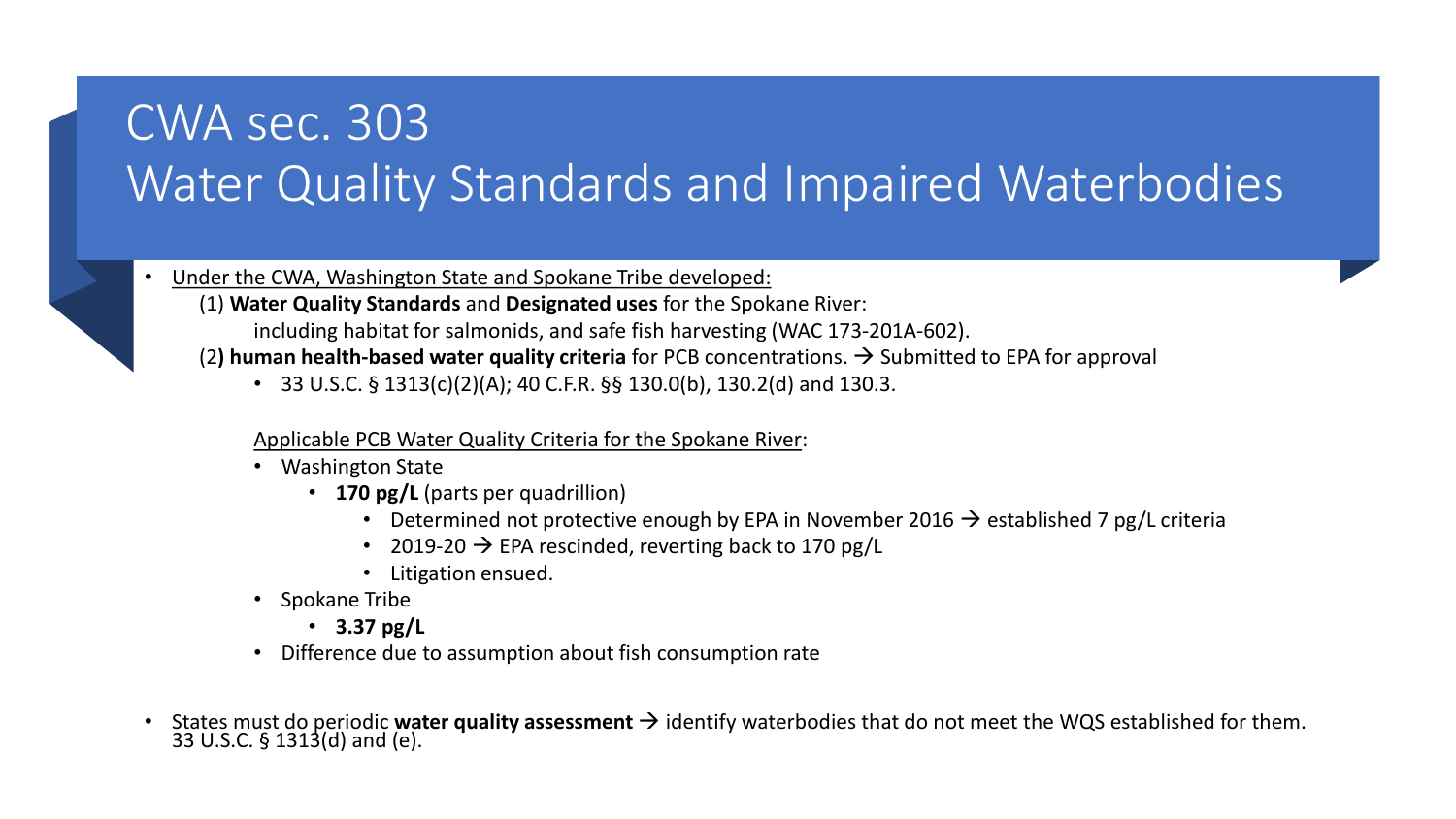## CWA sec. 303(d) – 33 U.S.C. sec. 1313(d) Impaired Waterbodies and Total Maximum Daily Loads

- States must identify waters not meeting water quality standards and rank them by priority, taking into account the severity of the pollution and their designated uses.
- States must establish "the **total maximum daily load**" for certain pollutants, "established at a level **necessary to implement the applicable water quality standards** with . . . a margin of safety which takes into account any lack of knowledge . . . "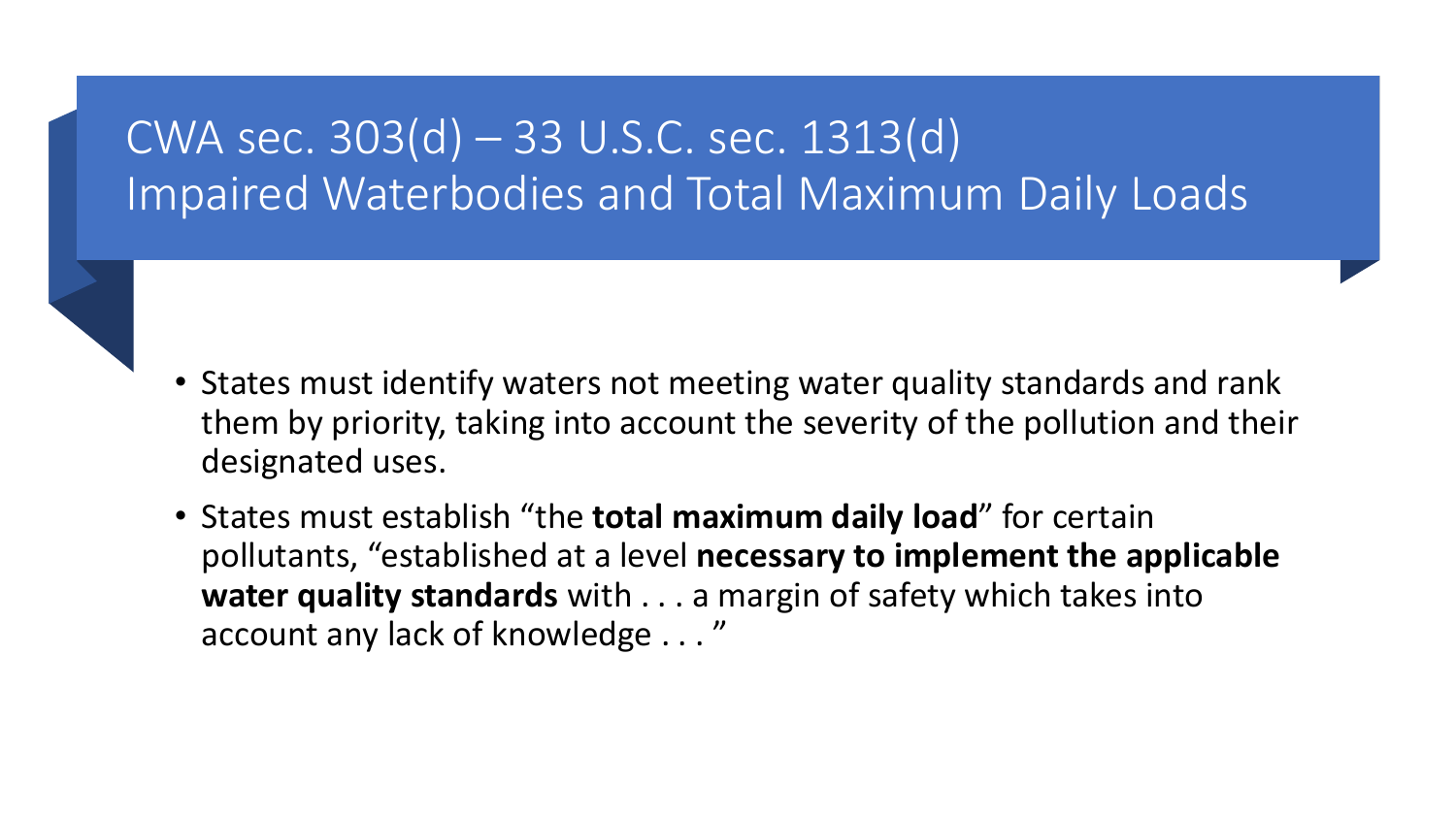### CWA sec. 303(d) – Total Maximum Daily Load

### 33 U.S.C. sec. 1313(d)(2)

- Each State shall submit the TMDL to EPA for approval.
- "The Administrator shall either approve or disapprove [such TMDL] not later than thirty days after the date of submission. If the Administrator approves such [TMDL], such State shall incorporate them into its current [water quality planning process] under subsection (e) of this section. **If the administrator disapproves such [TMDL], he shall not later than thirty days after the date of such disapproval . . . establish such [TMDL] as he determines necessary to implement the water quality standards applicable to such waters** and upon such identification and establishment the State shall incorporate them into its current plan under subsection (e)."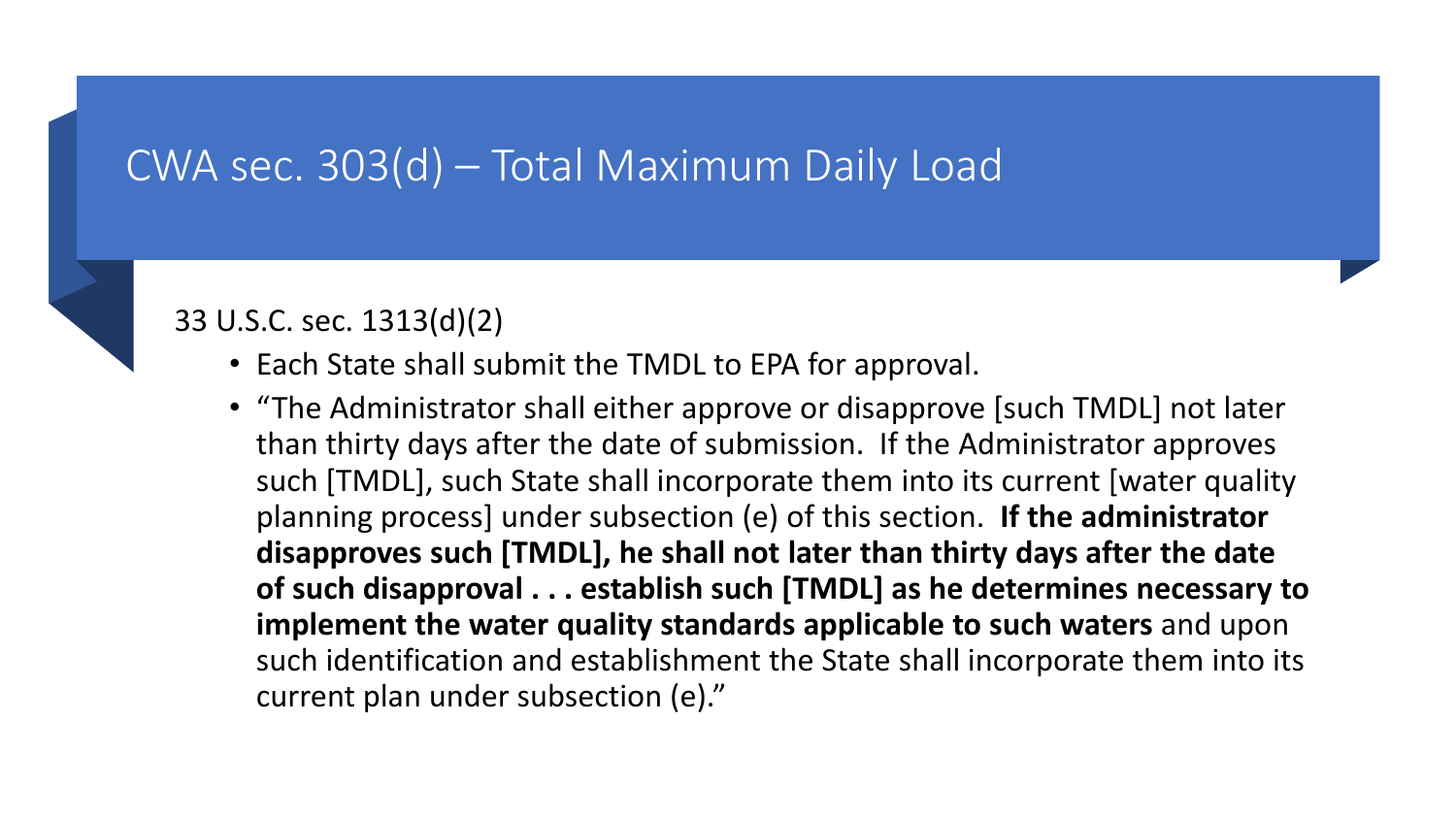## The Spokane River's impairment

- The Spokane River does not meet PCB water quality standards in several segments.
- This triggered Washington State (through the Department of Ecology) to establish a PCB TMDL for the Spokane River.
- But states are given latitude to prioritize TMDLs and determine the timing of any particular TMDL according to its resources.



- When cleaning fish, remove the  $\bullet$ skin, fat, and internal organs before cooking
- Cook fish on a rack so the juices and fat will drip off
- Do not eat the head, juices, bones, organs/guts, fat, and skin
- Consume younger, smaller fish



along the side of the fish

Trim off the belly fat

WA Department of Health Toll-Free 1-877-485-7316

**Fish Advisories in Washington State:** 

Spokane Regional Health District

Mike LaScuola 509-324-1574

www.srhd.org

www.doh.wa.gov/fish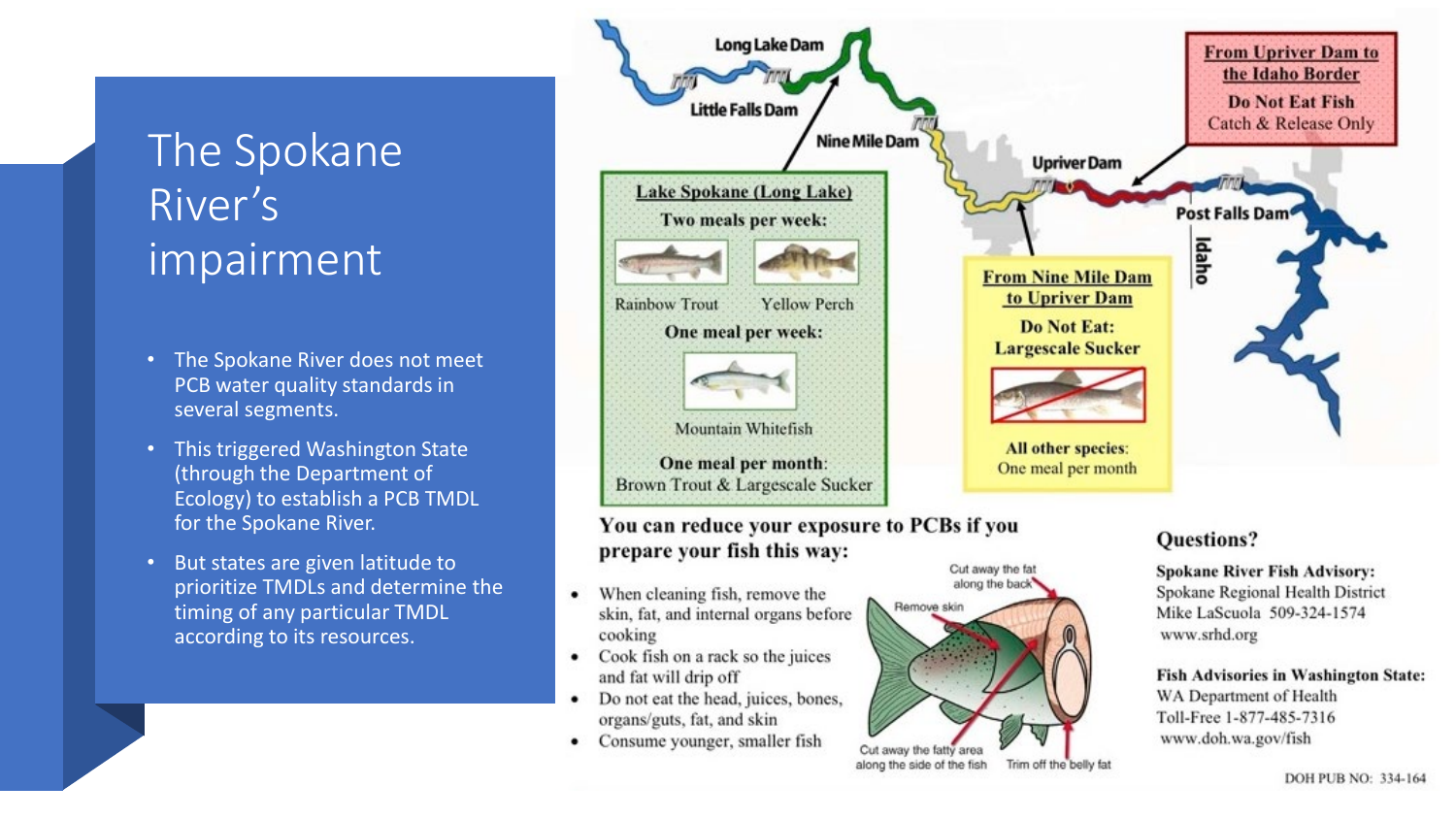# What if a state ignores sec. 303(d)?

- The CWA isn't always implemented as designed.
- It didn't take long for states to ignore the mandate to establish TMDLs for impaired waterbodies.
- The public had to find a way to enforce the requirement
	- CWA citizen suit provision or Administrative Procedure Act?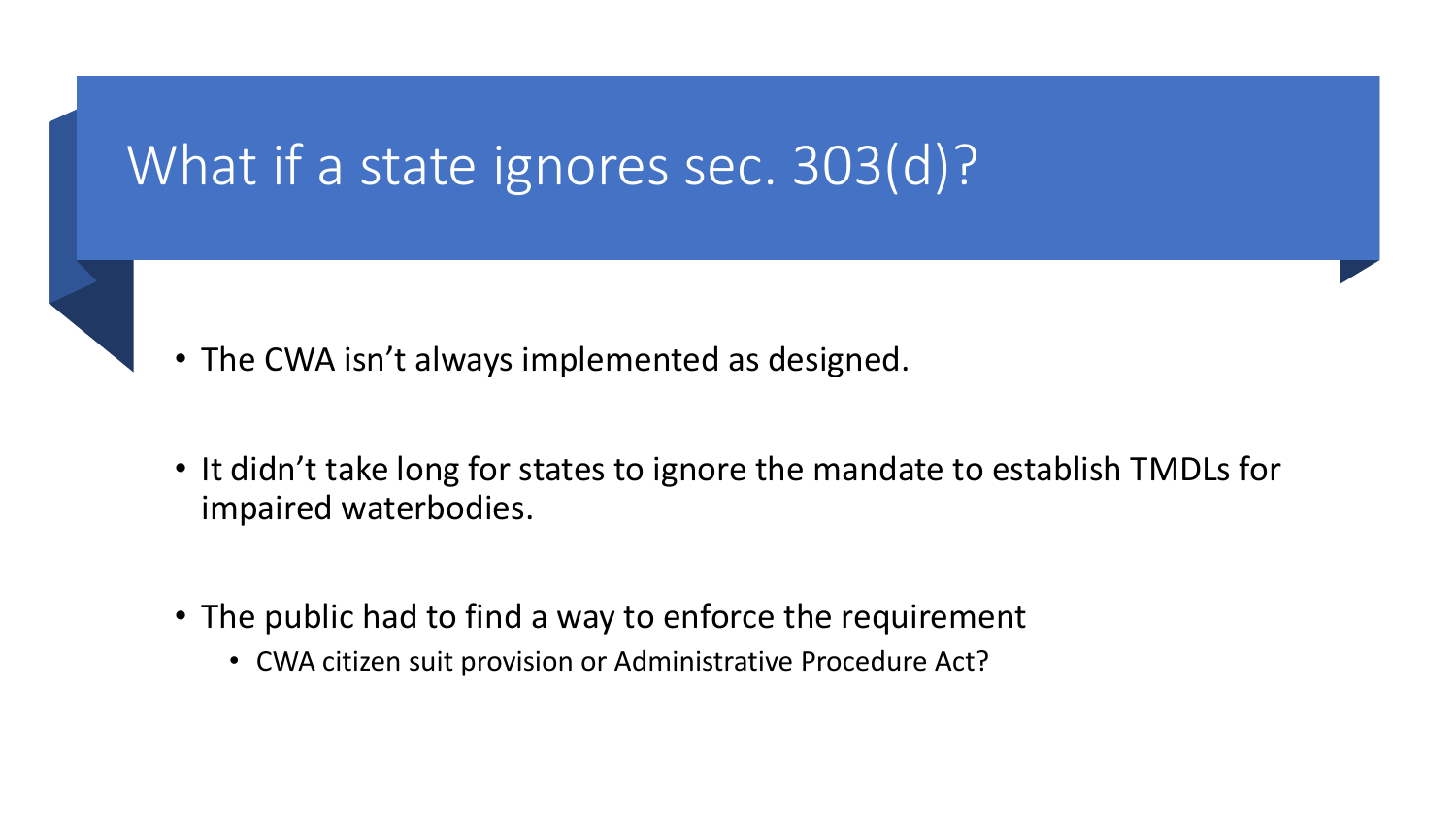## The Constructive Submission Doctrine (CWA)



### *Scott v. City of Hammond*, 741 F.2d 992, 998 (7th Cir. 1984)

- In this seminal case, *Scott v. City of Hammond*, the court evaluated EPA's obligations when multiple states failed to submit TMDLs for 303(d) listings in Lake Michigan:
- "[W]e think the state's inaction here, in view of the short statutory deadlines, may have **ripened into a refusal to act**. **A refusal to act would amount to a determination that no TMDL is necessary and none should be provided**. In effect, we may have **a 'constructive submission' of no TMDLs**. As a matter of law, under CWA § 303(d)(2), 33 U.S.C. § 1313(d)(2), a state determination to set no TMDLs must be reviewed by the EPA, and the EPA is then required to approve or disapprove the submission. If EPA disapproves, it must set its own TMDLs*. Id.* If the district court determines that the states have made a 'constructive submission' of no TMDLs, the failure of the EPA to act would amount to failure to perform a nondiscretionary duty."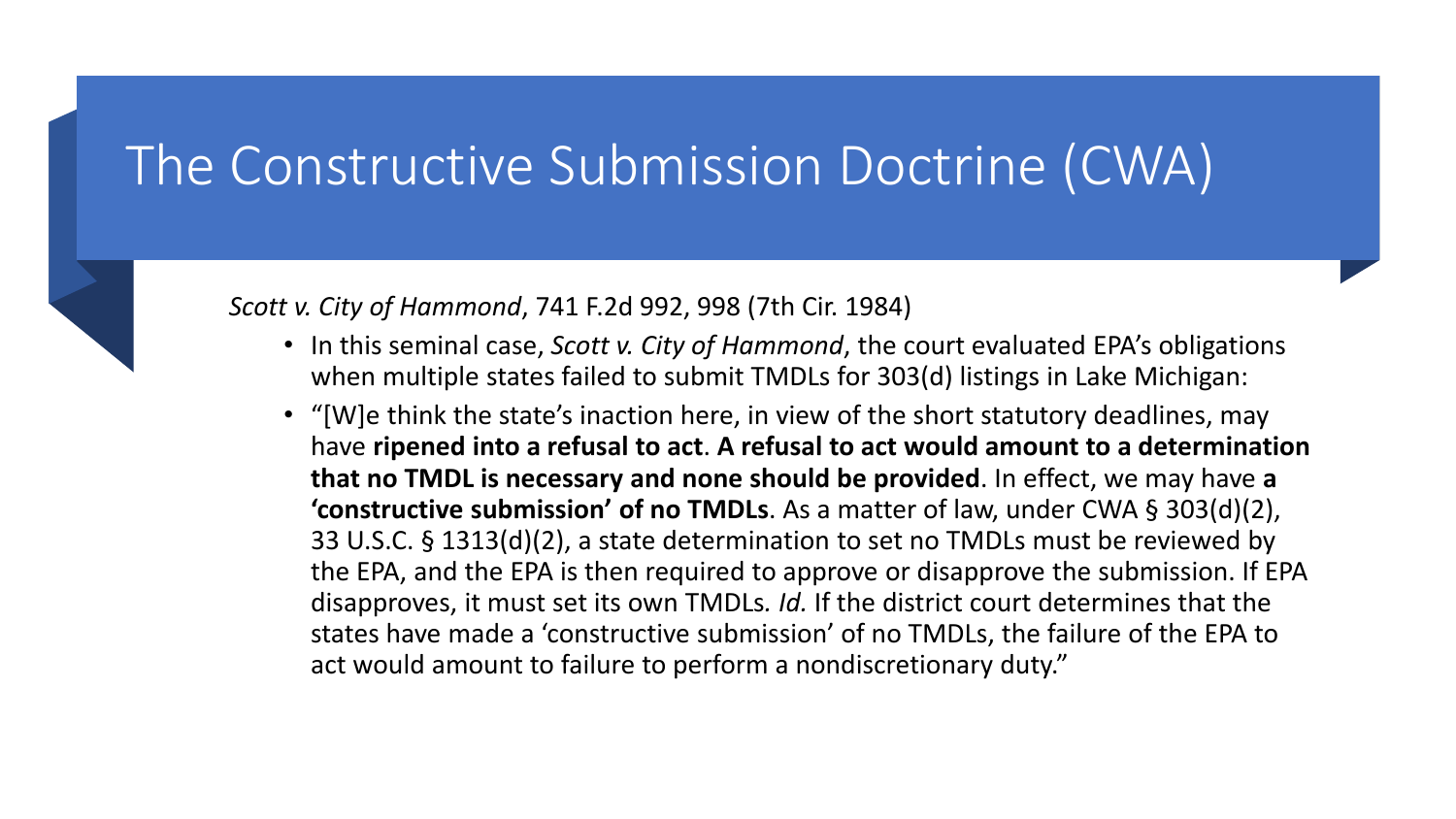## The Constructive Submission Doctrine



*San Francisco Baykeeper v. Whitman*, 297 F.3d 877 (9th Cir. 2002)

- 9<sup>th</sup> circuit endorses constructive submission doctrine.
- State inaction can amount to a constructive submission if a state "clearly and unambiguously" indicates that it will not submit any TMDLs.
	- No constructive submission found in *San Francisco Baykeeper* under its facts.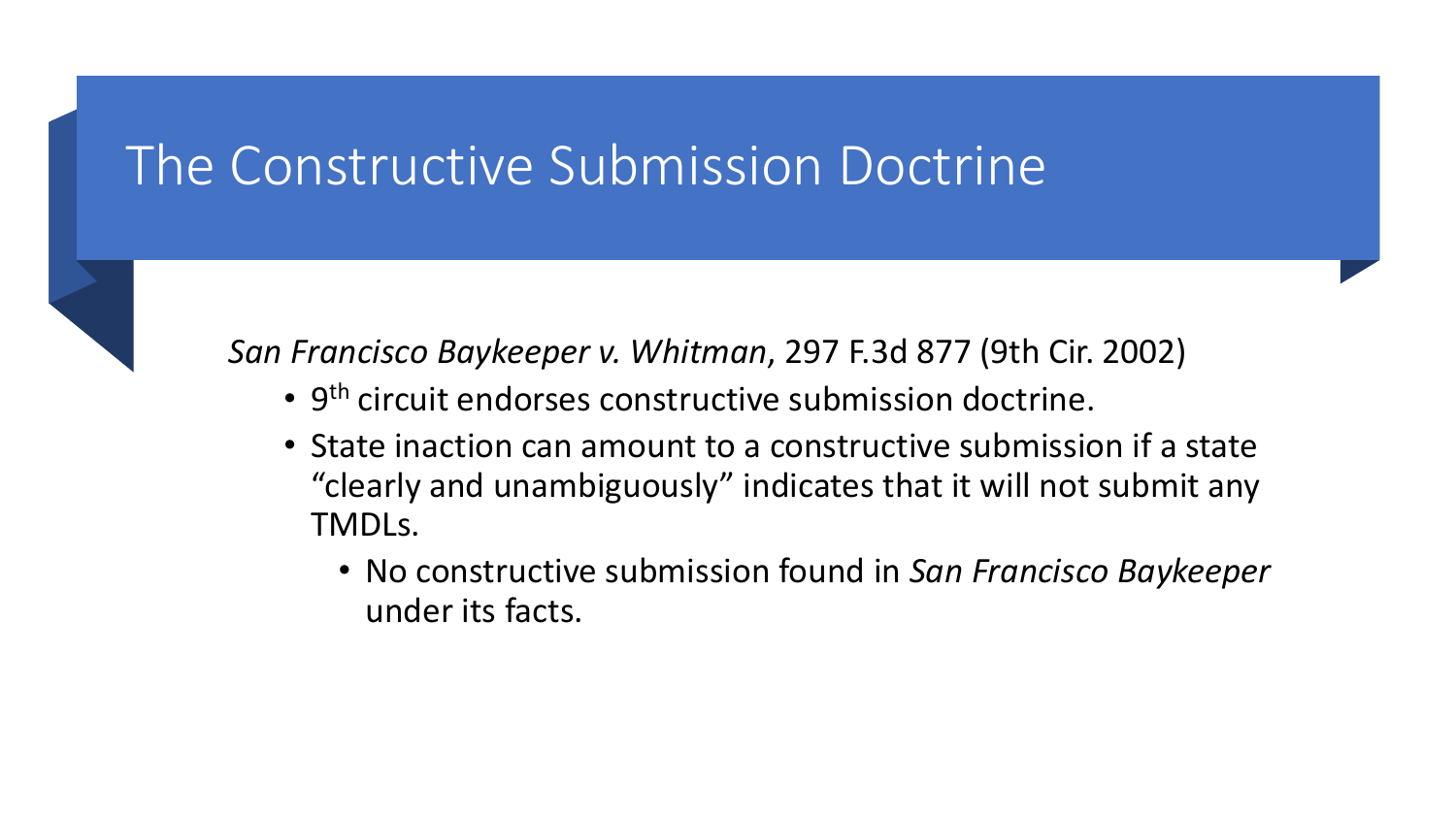## Sierra Club and CELP file suit (2011)

| 8  | UNITED STATES DISTRICT COURT                                                                      |                                                                                                  |  |  |
|----|---------------------------------------------------------------------------------------------------|--------------------------------------------------------------------------------------------------|--|--|
| 9  | WESTERN DISTRICT OF WASHINGTON<br><b>AT SEATTLE</b>                                               |                                                                                                  |  |  |
| 10 | SIERRA CLUB; and CENTER FOR                                                                       |                                                                                                  |  |  |
| 11 | <b>ENVIRONMENTAL LAW AND</b>                                                                      |                                                                                                  |  |  |
| 12 | POLICY,                                                                                           | <b>COMPLAINT</b>                                                                                 |  |  |
| 13 | Plaintiffs,                                                                                       |                                                                                                  |  |  |
| 14 | V.                                                                                                |                                                                                                  |  |  |
| 15 | DENNIS McLERRAN; LISA JACKSON;                                                                    |                                                                                                  |  |  |
| 16 | and UNITED STATES<br>ENVIRONMENTAL PROTECTION                                                     |                                                                                                  |  |  |
| 17 | <b>AGENCY</b>                                                                                     |                                                                                                  |  |  |
| 18 | Defendants.                                                                                       |                                                                                                  |  |  |
| 19 |                                                                                                   |                                                                                                  |  |  |
| 20 |                                                                                                   |                                                                                                  |  |  |
| 21 | I.<br><b>INTRODUCTION</b>                                                                         |                                                                                                  |  |  |
| 22 | This action is a citizen suit brought under Section $505(a)(2)$ of the Clean Water<br>1.          |                                                                                                  |  |  |
| 23 | Act ("CWA") as amended, 33 U.S.C. § 1365(a)(2). Plaintiffs Sierra Club and Center for             |                                                                                                  |  |  |
| 24 | Environmental Law and Policy seek a declaratory judgment, injunctive relief, and the award of     |                                                                                                  |  |  |
| 25 | litigation expenses, including attorneys' and expert witnesses' fees, for defendant United States |                                                                                                  |  |  |
| 26 |                                                                                                   |                                                                                                  |  |  |
| 27 | Environmental Protection Agency's and its Administrators' failure to perform their                |                                                                                                  |  |  |
| 28 | nondiscretionary duties under CWA Section 303(d)(2), 33 U.S.C. § 1313(d)(2), concerning           |                                                                                                  |  |  |
| 29 | <b>COMPLAINT-1</b>                                                                                | SMITH & LOWNEY, P.L.L.C.<br>2317 East John Street<br>Seattle, Washington 98112<br>(206) 860-2883 |  |  |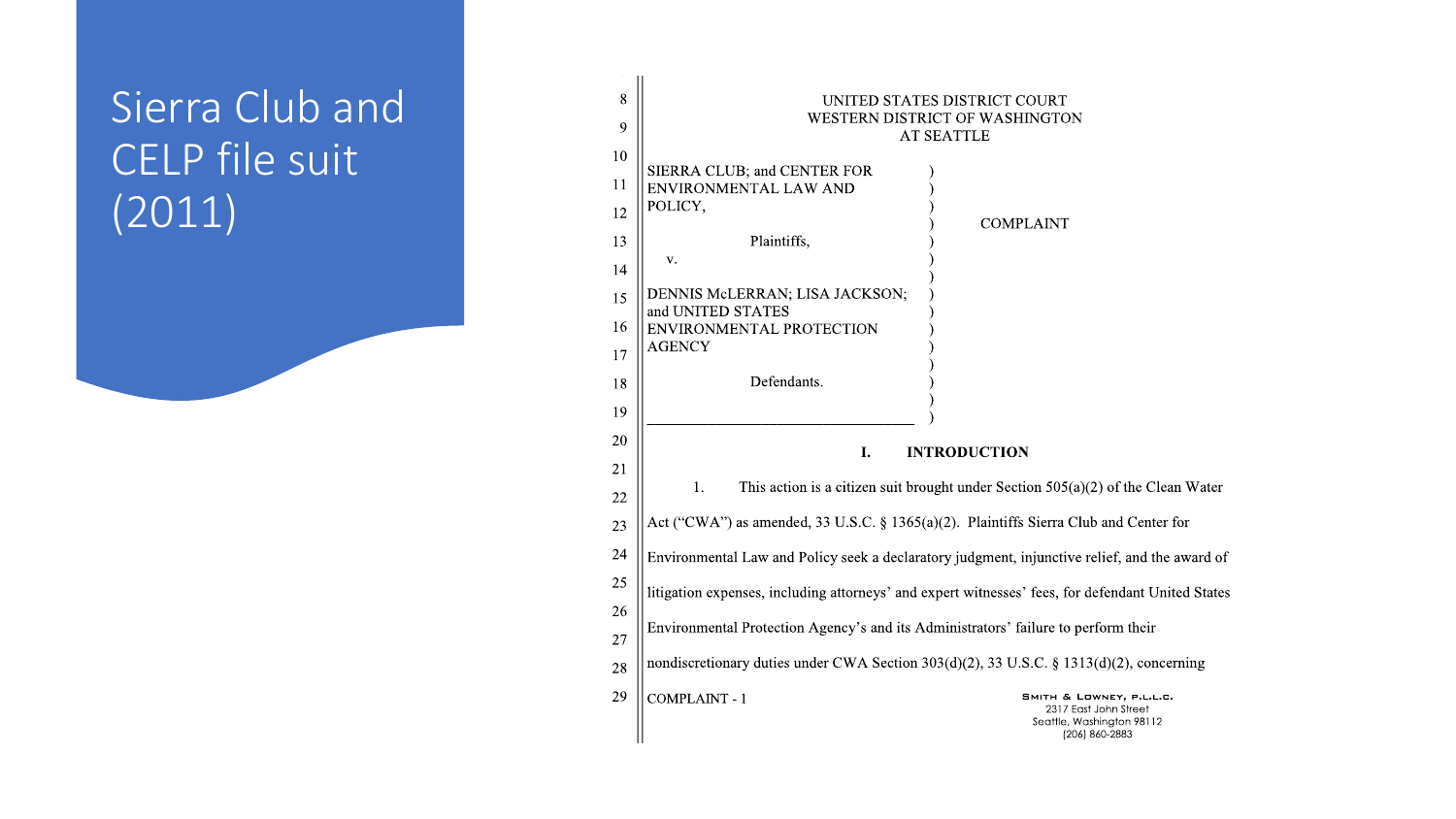## March 16, 2015: Order on cross motions for summary judgment CWA Claim – Constructive Submission

- 
- "A constructive submission occurs only when a state has clearly and unambiguously abandoned its obligation to produce a TMDL or TMDLs. *See e.g. , San Francisco BayKeeper*, 297 F.3d at 883; *see also Alaska Cr. For the Env't*, 762 F. Supp. at 1427…It does not occur merely because a state has prioritized one TMDL over another. *See Hayes*, 264 F.3d at 1024.
- The Court found that in 2015, no constructive submission had yet occurred.
	- "The Court need not define the precise contours of this doctrine at this time. The facts in the record readily demonstrate that Ecology had sufficient reasons for not completing the TMDL: The Court finds that Ecology lacked sufficient scientific data and had not satisfied certain pre-submission requirements, i.e. public notice and consultation."
	- BUT  $\rightarrow$
- "There comes a point at which continual delay of a prioritized TMDL and detours to illusory alternatives ripen into a constructive submission that no action will be taken. With the Task Force as presently proposed, **Ecology is coming dangerously close to such a point**, and with EPA's support…."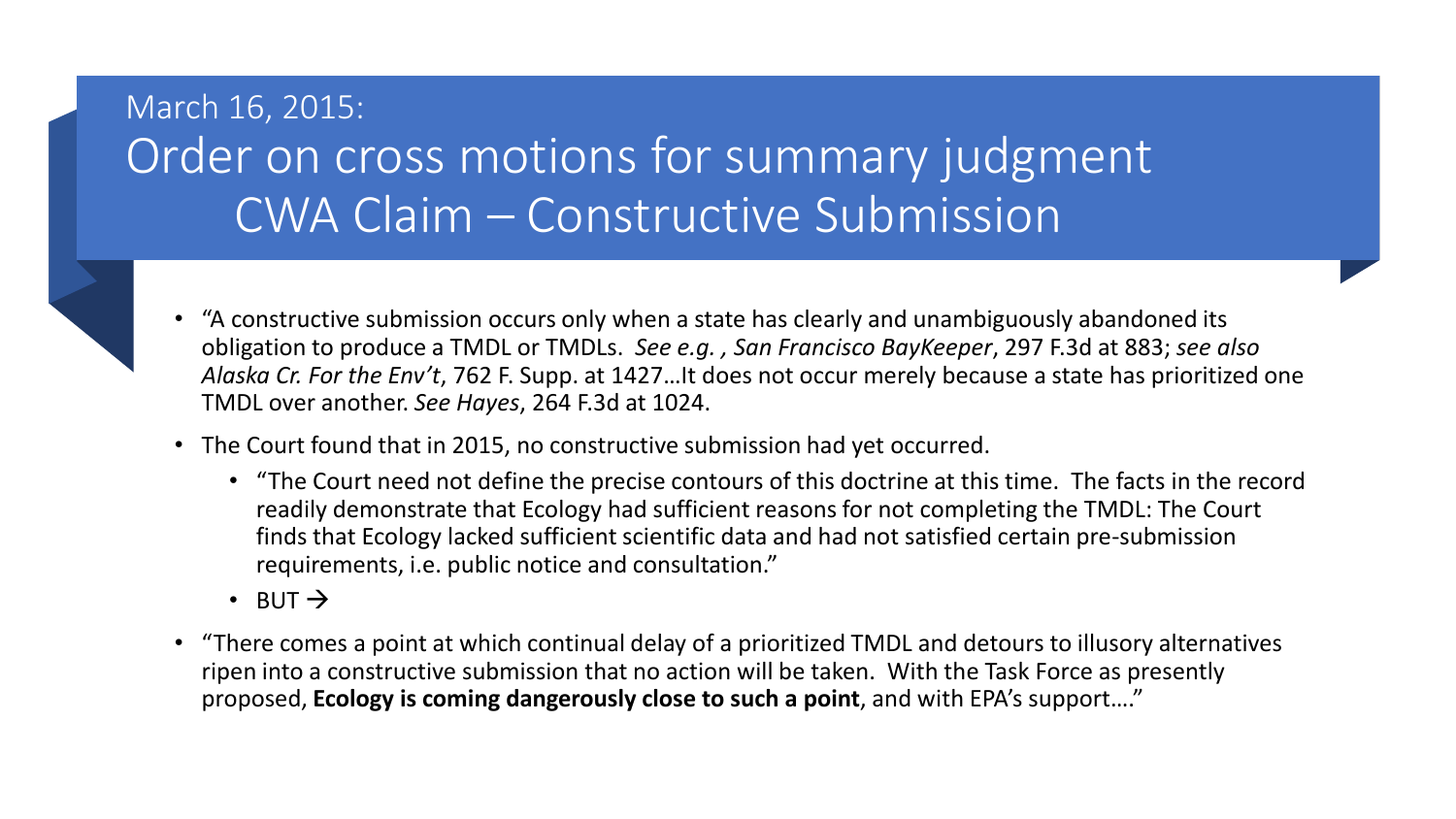### March 16, 2015: Order on cross motions for summary judgment APA Claims



- **APA Section 706(1)**  $\rightarrow$  EPA failure to disapprove Ecology's constructive submission constitutes "agency action unlawfully withheld or unreasonably delayed."
	- "This claim **fails** because it is premised on an assumption that Ecology's inaction amounted to a constructive submission. As set forth above, no constructive submission has occurred."
- APA Section 706(2)(A)  $\rightarrow$  Final agency action upheld unless they are "arbitrary, capricious, an abuse of discretion, or otherwise not in accordance with the law."  $\rightarrow$  EPA acted contrary to law and abused its discretio
- "the EPA does not have the statutory authority to approve a Task Force in lieu of a TMDL. . . . the CWA does not give the EPA authority to approve an indefinite delay; the CWA commands the EPA to ensure prompt compliance with the CWA. . . Therefore, the EPA may not approve a task force as an alternative to a TMDL, i.e. a task force not designed to complete or assist in completing a TMDL. . . The Task Force as presently proposed provides no way of determining if the Task Force has been effective in furthering the preparation of a TMDL."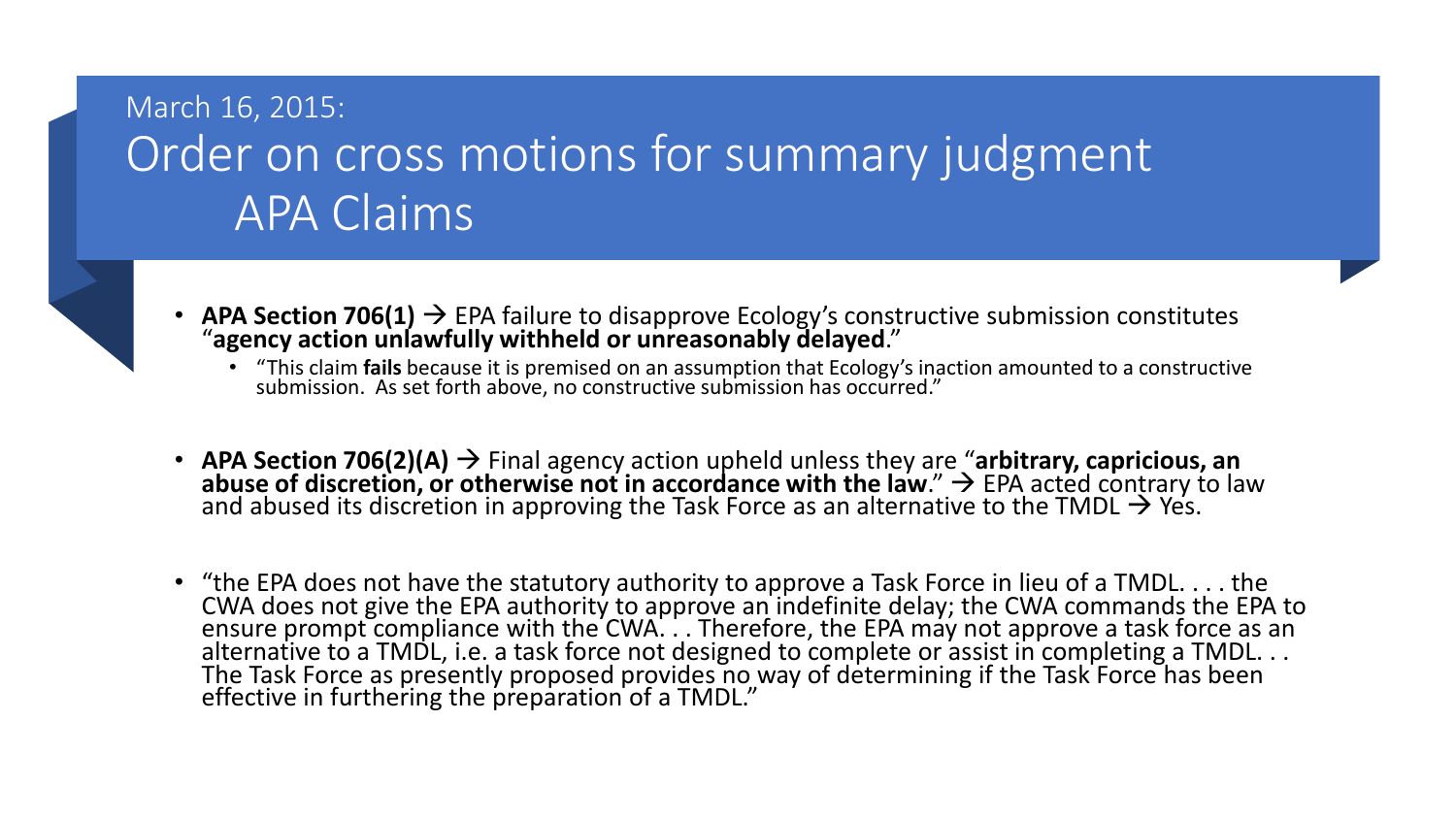### March 16, 2015: Order on cross motions for summary judgment Spokane Tribe Breach of Trust Claim

- Tribe's Breach of Trust claims  $\rightarrow$ 
	- A trust obligation to the Tribe 'does not impose a duty on the government to take action beyond complying with generally applicable statutes and regulations.' (citing *Gros Ventre Tribe v. United States*, 469 F.3d 801, 812 (9th Cir. 2006).
	- "Since the Court has already found that the EPA violated generally applicable law with respect to its April 12, 2013 determination and will remand the matter to EPA, the Court need not consider whether the EPA has any specific trust obligations at this time."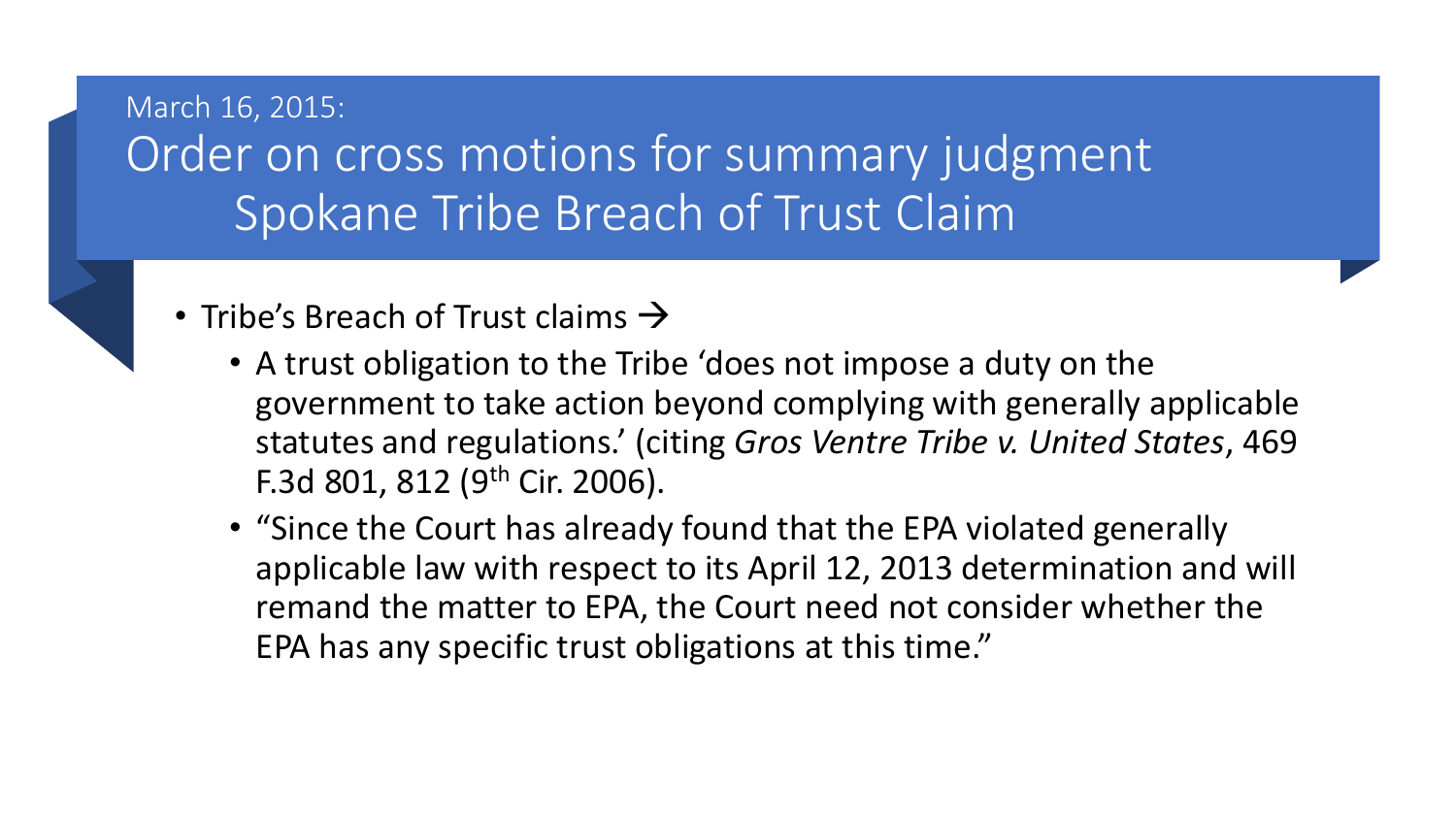## Remand Order to EPA



• "A firm schedule and concrete goals are important in this case, especially since the state is pursuing an alternative route that may delay an already delayed TMDL. Accordingly, the Court sets aside the EPA's decision and remands this issue to the EPA . . . Specifically, the **EPA shall work with Ecology to create a definite schedule with concrete goals, including: clear statements of how the Task Force will assist in creating a PCB TMDL in the Spokane River by reducing scientific uncertainty; quantifiable metrics to measure progress toward that goal; regular checkpoints at which Ecology and the EPA will evaluate progress; a reasonable end date, at which time Ecology will finalize and submit the TMDL for the EPA's approval or disapproval; and firm commitments to reducing PCB production from known sources in the interim**."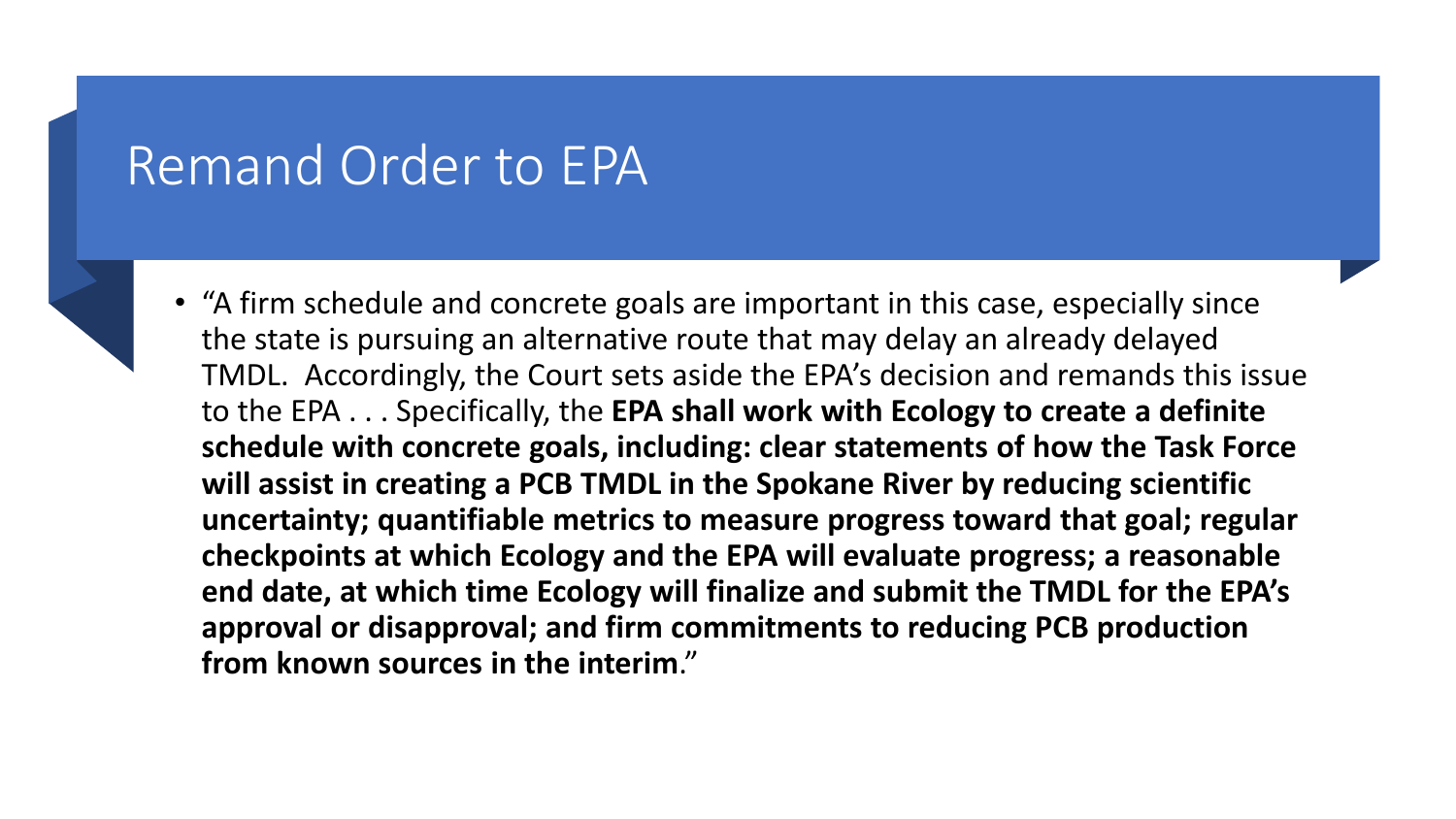# July 14, 2015 – EPA's Remand Response

- 
- Although the EPA Plan purports to provide a schedule that could result in the PCB TMDL, it clarified that **EPA "does not interpret its regulations at 40 CFR 130.7(d)(1), which are referenced in the Court's order, to give EPA the authority to establish a legally enforceable schedule for either the Task Force or the State . . . The regulation speaks to the collaborative nature of the development of such schedules. However, it does not authorize EPA to establish a legally enforceable schedule for State submissions of TMDLs or for wok by an independent task force…"**
- Schedule included:
	- If "instream concentrations of PCBs" "based on the annual central tendency of the preceding year" do not meet the following concentrations by the following dates, "Ecology would immediately initiate development of a PCB TMDL for impaired segments of the Spokane River."
		- $12/15/20 200$  pg/L PCBs
		- $12/15/24 170$  pg/L PCBs
- 12/15/27 must meet applicable water quality standards. If not met, Ecology would submit the TMDL to EPA by **July 15, 2030**. (undermined by the preamble disclaiming authority to require Ecology to do this)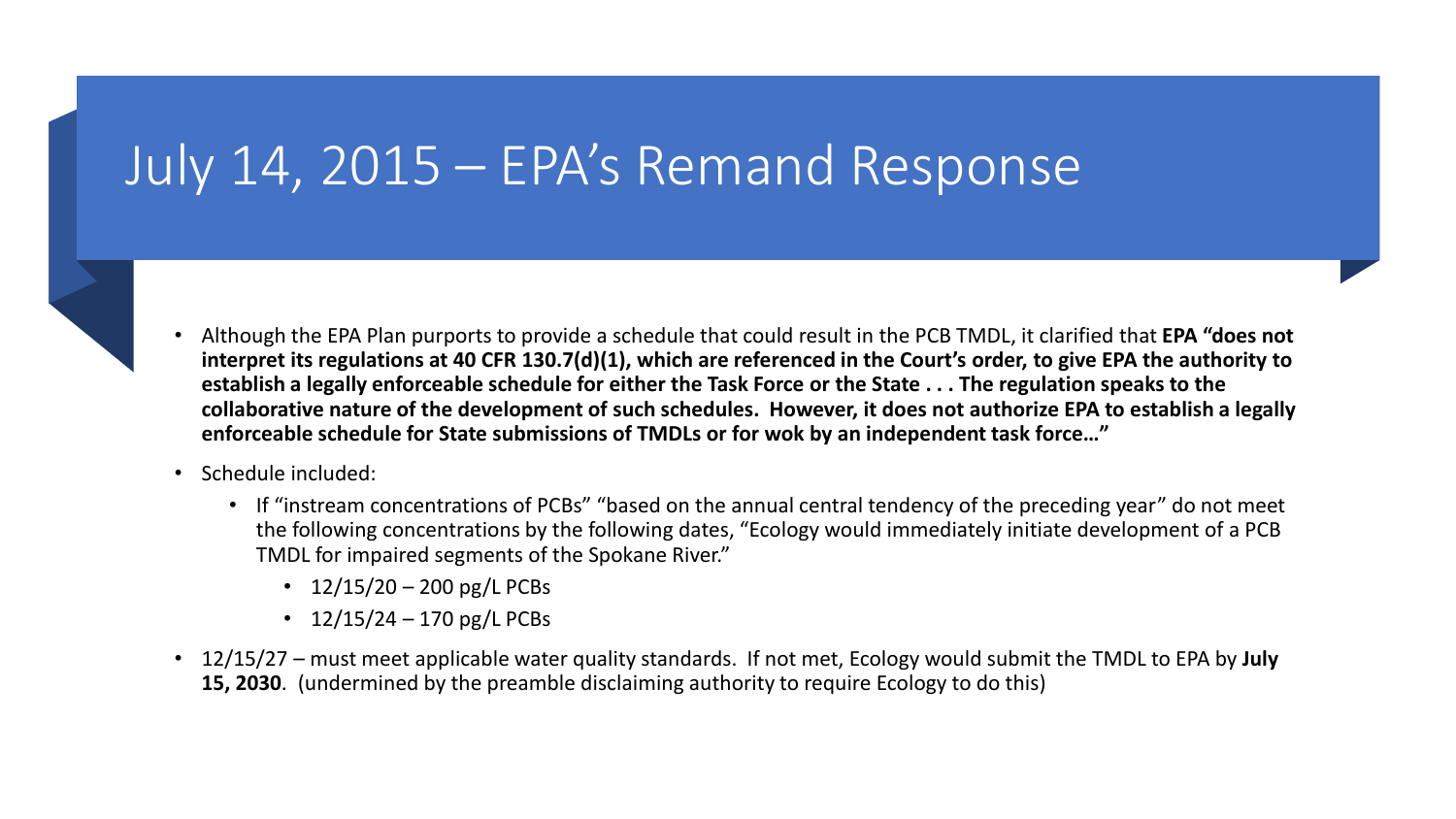## December 20, 2019: 9th Circuit Reaffirms Constructive Submission Doctrine

Columbia Riverkeeper v. Wheeler, 944 F.3d 1204 (9th Circ)

- Affirmed finding constructive submission by Oregon and Washington of no temperature TMDL for Columbia and Snake Rivers.
- **"Where a state has failed to develop and issue a particular TMDL for a prolonged period of time, and has failed to develop a schedule and credible plan for producing that TMDL, it has no longer simply failed to prioritize this obligation. Instead, there has been a constructive submission of no TMDL, which triggers the EPA's mandatory duty to act."**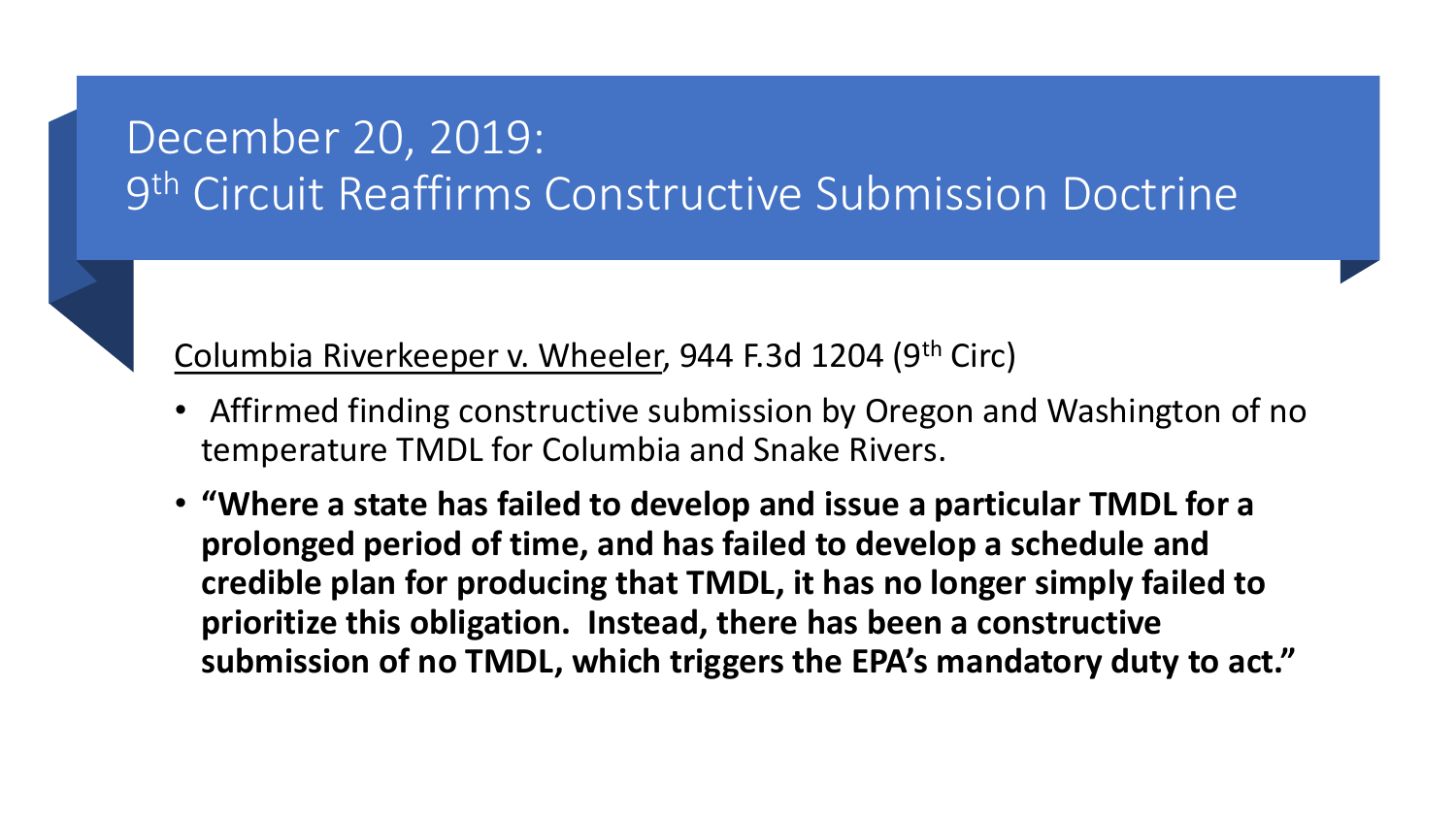After a long case abeyance and defeating two dispositive motions by EPA, Plaintiffs moved for summary judgment in July 2021.

EPA offered to settle before they responded

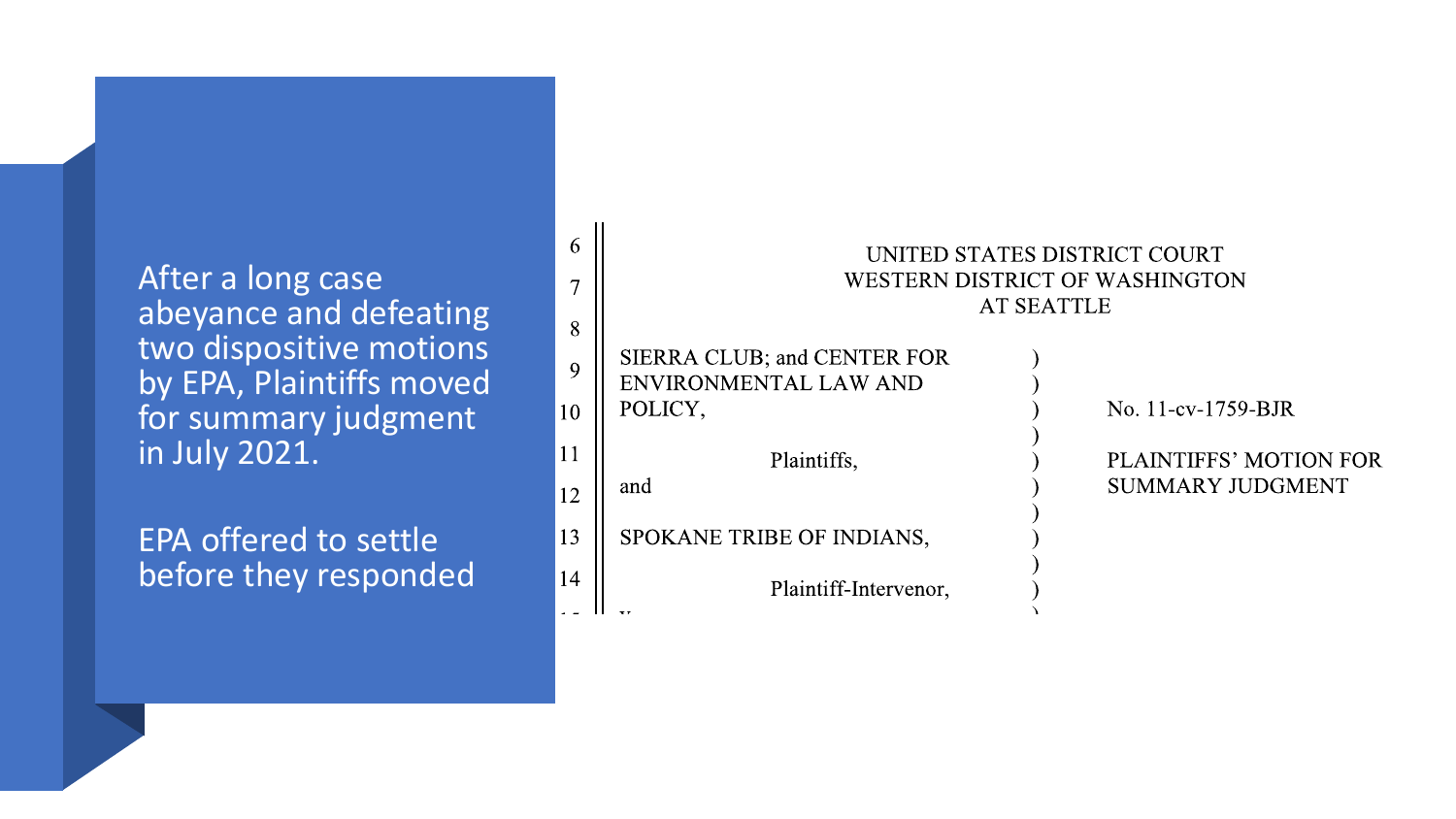## Consent Decree

#### $\equiv$  Menu Q Search **News Sports AE** Weather THE SPOKESMAN-REVIEW

Washington **Idaho** 

NFWS > SPOKANE

### In court ruling, EPA agrees to set PCB standard in Spokane River by 2024

UPDATED: Thu., Feb. 17, 2022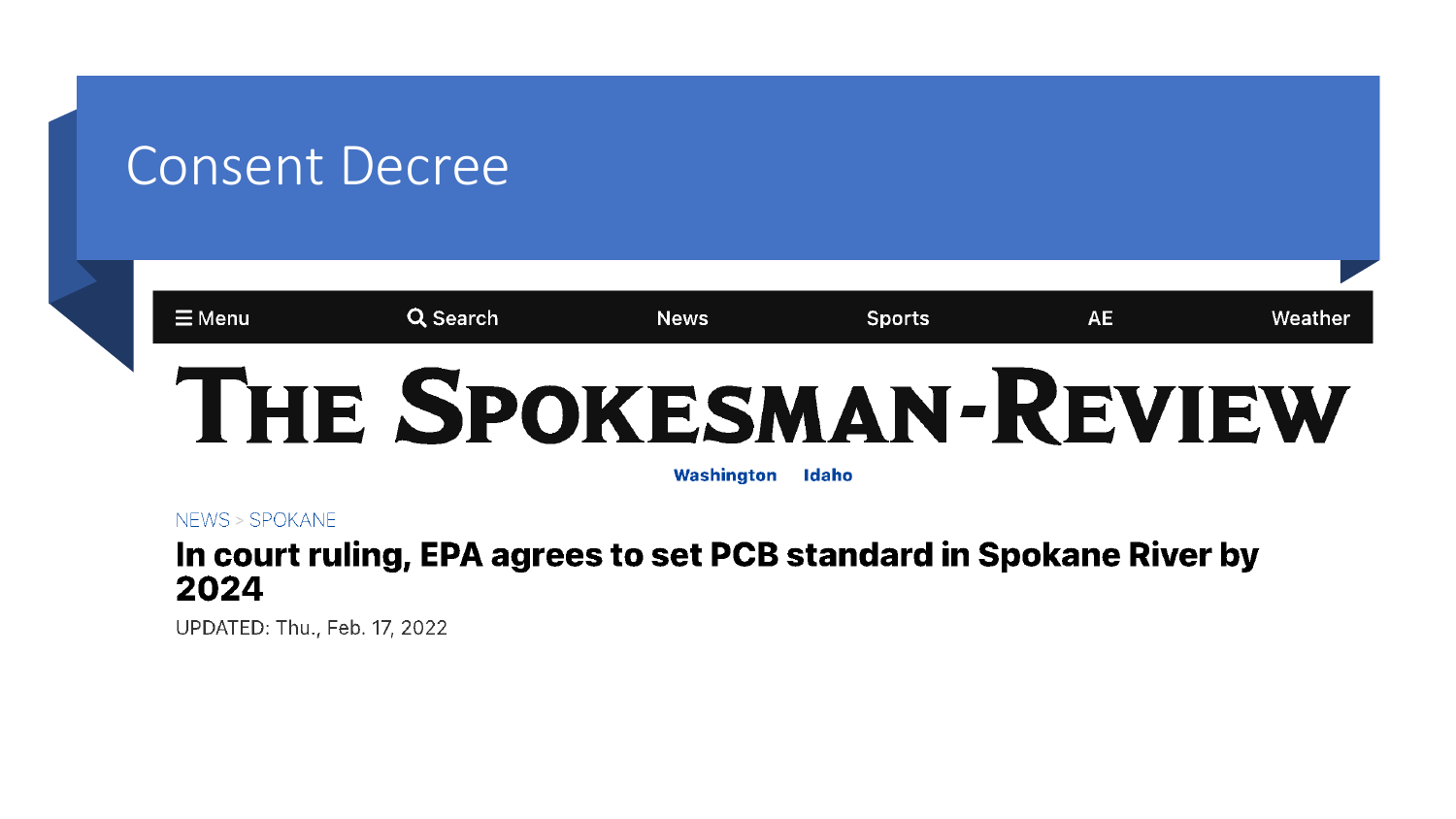## Remaining issues



- NPDES Permit PCB effluent limits for point source dischargers
- PCB Laboratory Methods

 $\sqrt{2}$ QL. A comparison between DLs and QLs for unmodified Method 608, modified Method 608 and Method 1668 can be found below:

#### **Table 26: EPA Method Comparison**

| <b>EPA Method</b>        | $DL$ , $\mu g/L$ | $QL$ , $\mu g/L$ |
|--------------------------|------------------|------------------|
| 608 (unmodified)         | 0.25             | 0.5              |
| 608 (INITIAL proposal)   | 0.008            | 0.016            |
| '_608 (REVISED proposal) | 0.05             | 0.2              |

• Method 1668 – approved for water quality monitoring, but not for discharger compliance monitoring. *See Puget Soundkeeper Alliance v. Dept. of Ecology*, 191 Wn.2d 631 (2018)